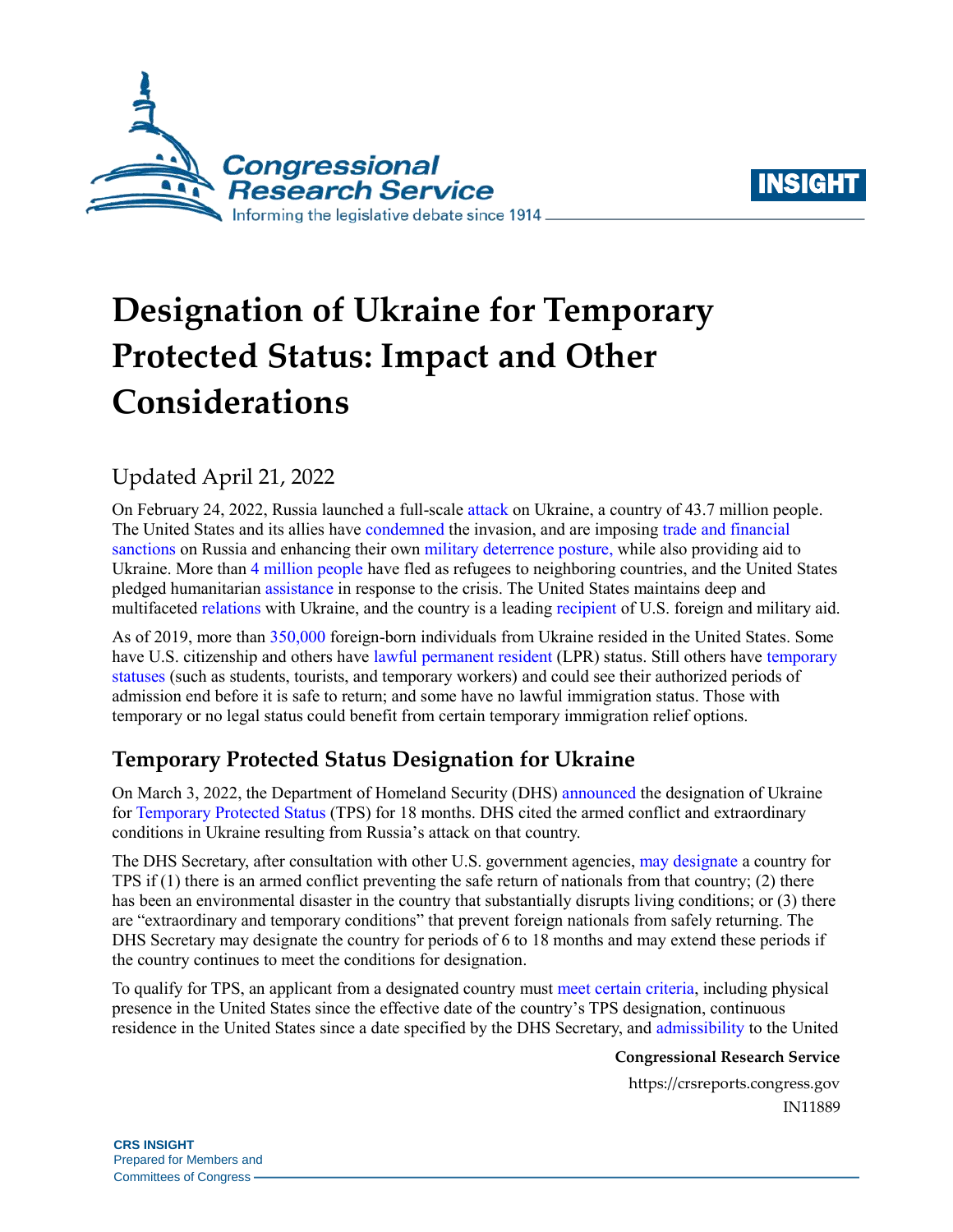States (though, as discussed below, some admissibility criteria may be waived). A TPS recipient may remain in the United States for the period in which the TPS designation is in effect and apply for work authorization.

DHS's origina[l announcement](https://www.dhs.gov/news/2022/03/03/secretary-mayorkas-designates-ukraine-temporary-protected-status-18-months) of TPS for Ukraine stated that Ukrainian nationals who have continuously resided in the United States since March 1, 2022, and meet the other eligibility requirements may apply for TPS. Subsequently, in a [Federal Register notice](https://www.federalregister.gov/documents/2022/04/19/2022-08390/designation-of-ukraine-for-temporary-protected-status) published on April 19, 2022, DHS rolled the arrival cutoff date to April 11, 2022. Thus, Ukrainians who traveled to the United States between March 1 and April 11 are newly eligible to apply for TPS. DHS [estimates](https://www.federalregister.gov/documents/2022/04/19/2022-08390/designation-of-ukraine-for-temporary-protected-status) that 59,600 Ukrainians are eligible to apply for TPS.

DHS's TPS designation will allow many Ukrainian nationals, including those without lawful immigration status, to remain and work in the United States for at least 18 months. DHS could potentially extend that period if Ukraine continues to meet the conditions for TPS in the future. TPS recipients may also simultaneously hold or pursue another immigration status. The grant of TPS, however, [does not confer](https://www.uscis.gov/humanitarian/temporary-protected-status) a direct path to LPR status. Additionally, a TPS recipient who unlawfully entered the United States and later obtained TPS is [not considered to be "inspected and admitted"](https://crsreports.congress.gov/product/pdf/LSB/LSB10607) for purposes of establishing eligibility for [adjustment of status](https://uscode.house.gov/view.xhtml?req=granuleid:USC-prelim-title8-section1255&num=0&edition=prelim) (e.g., based on a marriage to a U.S. citizen).

Statutory [restrictions](https://uscode.house.gov/view.xhtml?req=(title:8%20section:1254a%20edition:prelim)) could bar some Ukrainian nationals from TPS. Although DHS may waive many [grounds of inadmissibility](https://uscode.house.gov/view.xhtml?req=(title:8%20section:1182) that would otherwise make an applicant ineligible for TPS, there are no waivers for those who are inadmissible because of specified criminal offenses (e.g., drug trafficking) or certain security-related grounds (e.g., terrorist activities). Further, an individual is [barred from](https://uscode.house.gov/view.xhtml?req=(title:8%20section:1254a%20edition:prelim)) TPS if that person was convicted of any felony or two or more misdemeanors in the United States or if that person falls within th[e enumerated](https://uscode.house.gov/view.xhtml?req=granuleid:USC-prelim-title8-section1158&num=0&edition=prelim) categories of applicants barred from asylum.

### **Other Potential Immigration Relief Options**

Regardless of whether they are eligible for TPS, Ukrainians may qualify fo[r existing pathways](https://www.dhs.gov/news/2022/03/31/fact-sheet-dhs-efforts-assist-ukrainian-nationals) to enter or remain in the United States. Some forms of temporary relief are discussed below.

#### **Special Student Relief**

Most international students enter the United States on [F-1 visas,](https://travel.state.gov/content/travel/en/us-visas/study/student-visa.html) which allow for temporary admission to pursue full-time academic study. According to DHS, there are currently 2,616 F-1 students from Ukraine in the United States. Generally, F-1 students must maintain a full course of study and may only work under [limited circumstances.](https://www.uscis.gov/working-in-the-united-states/students-and-exchange-visitors/students-and-employment) In some situations, however, the DHS Secretary may suspend certain regulatory requirements related to full-time study and employment for students from countries experiencing conflict, natural disaster, or other [emergent circumstances.](https://studyinthestates.dhs.gov/2017/11/emergent-circumstances-versus-temporary-protected-status-what-difference) This suspension is called [special](https://studyinthestates.dhs.gov/students/special-student-relief)  [student relief](https://studyinthestates.dhs.gov/students/special-student-relief) (SSR). On April 19, 2022, DHS [added Ukraine](https://www.federalregister.gov/documents/2022/04/19/2022-08357/employment-authorization-for-ukrainian-f-1-nonimmigrant-students-experiencing-severe-economic) to the [list](https://www.ice.gov/sevis/whats-new) of countries for which SSR is available. In addition to SSR, individual F-1 students may apply for permission to work off-campus if they face severe economic [hardship](https://www.uscis.gov/humanitarian/special-situations) due to unforeseen circumstances.

#### **Extensions and Changes of Status**

Some Ukrainians who are in the United States in nonimmigrant (i.e., temporary) statuses may wish to extend their stay past the current period of authorized admission. Eligible individuals can apply to DHS for a[n extension](https://www.uscis.gov/visit-the-united-states/extend-your-stay) or [change of status.](https://www.uscis.gov/visit-the-united-states/change-my-nonimmigrant-status) DHS has discretion to excuse delayed applications when the delay is due to [extraordinary circumstances](https://www.uscis.gov/humanitarian/special-situations) beyond the applicant's control.